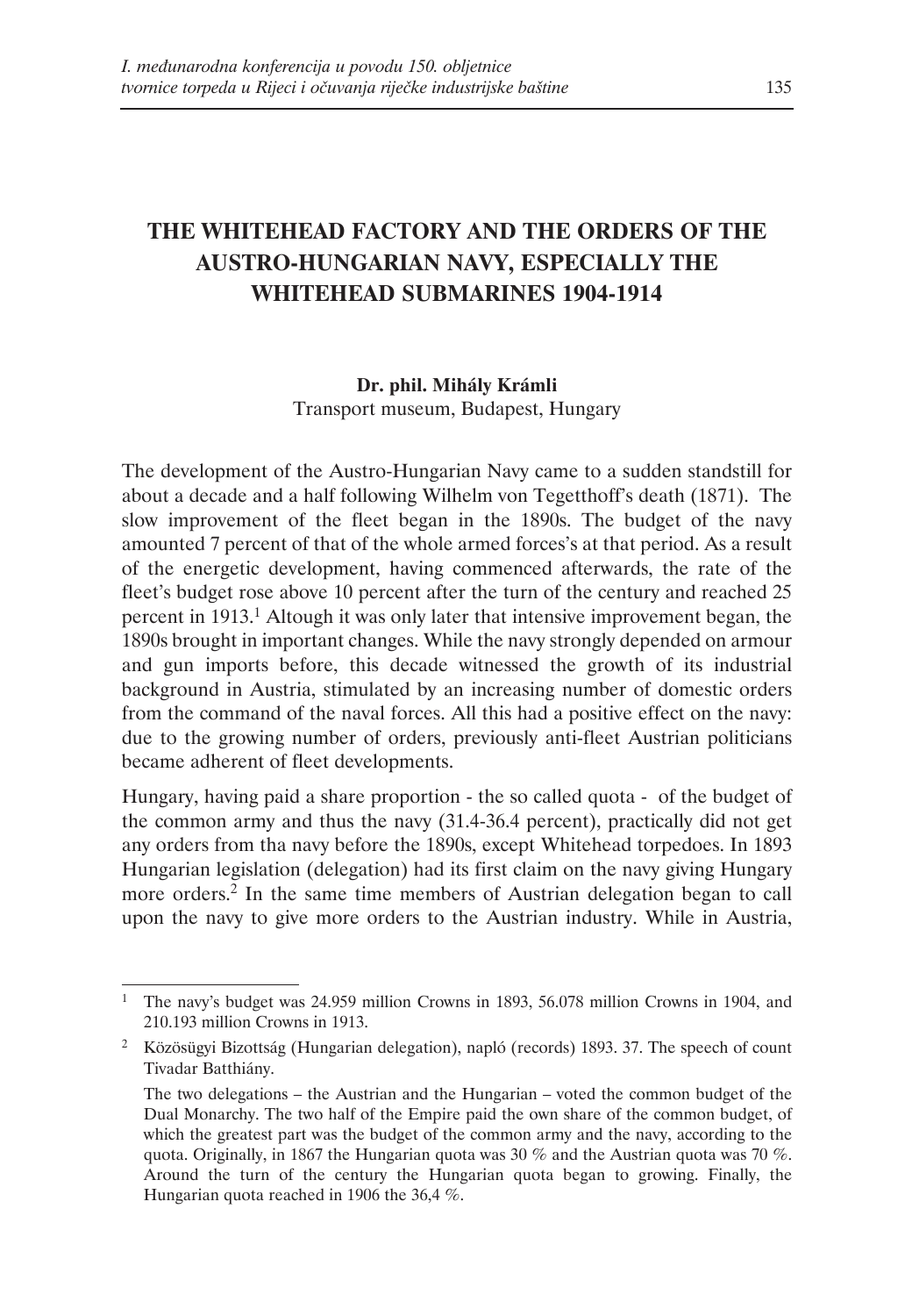thanks to the growing naval orders the situation seemed to be satisfactory, in Hungary, altough it had positive consequences, no fundamental changes occurred during the following years. Having seen the situation, by means of a resolution in 1897, the Hungarian delegation demanded, that the navy should give its orders in the two parts of the Austro-Hungarian Monarchy in proportion to their shares.3 In that year, while having paid a share of 31.4 percent, only 12.3 percent of the navy's budget spent at home felt to Hungary.4

Hermann von Spaun, the new commander of the navy (1897-1904), had the fleet's intensive improvement in view, but his program owing to the resistance of Hungarian politicians failed. Spaun understood that Hungarian politicians, hostile to the increase of the navy's budget should be won over to his future plans. The only possibility was to meet the Hungarian requirements to some extent. In August 1898 Spaun made a written promise that the Hungarian industry's share in the navy's orders will be in proportion to the quota in the future.<sup>5</sup> The main problem lay in the fact that the promise, due to the underdeveloped Hungarian industry, could not be kept. Despite the promises the rate of the orders had not increased essentially until 1900.<sup>6</sup> In that year both the Hungarian government and the Hungarian delegation put greater pressure on the naval forces, the government uttered veiled threats to vote down the budget.<sup>7</sup> The growth began afterwards; in 1904 the share of the Hungarian industry reached 21.48 % at a 34,4  $%$  quota. $8$ 

The time to make an agreement between the navy and Hungary came in 1904. In that year Spaun requested the delegations to vote for an extraordinary credit of 120 millions Crowns. Before the meeting of the delegations the Hungarian Prime Minister, Count István Tisza made clear what he wanted in exchange: a bilateral agreement on the share of the orders of the navy.<sup>9</sup> In June 1904, a week after the voting for the the credit the agreement between the navy and the Hungarian government was reached, which regulated the divisions of the orders of the navy in 14 articles. The contract provided compensation for Hungary in certain cases,

<sup>9</sup> KA MS/PK XV-7/6 341 ex 1904

<sup>3</sup> Közösügyi Bizottság (Hungarian delegation), irományok (writings) 1897. 29.

<sup>4</sup> Közösügyi Bizottság (Hungarian Delegation), irományok (writings) 1898. 50-51.

<sup>5</sup> KA (Kriegsarchiv, Wien) MS/PK (Marinesektion/Präsidialkanzlei) XV-7/3 2464 ex 1898

<sup>6</sup> KA MS/PK XV-7/2 502 ex 1902. In 1900 only 13.5 percent of the naval budget spent at home fell to Hungary.

<sup>7</sup> KA MS/PK X-5/3 2124 ex 1900 (the resolution of the Hungarian government of 7. February 1900). KA MS/PK XV-7/6 3104 ex 1900 (the new resolution of the Hungarian delegation of May 1900).

<sup>&</sup>lt;sup>8</sup> KA MS/PK XV-7/6 2227 ex 1906. The total share of Hungary in 1904 was 24.09  $%$  including the non industrial orders as food, charcoal, etc; but the resolution of 1900 of the Hungarian delegation stipulated that non-industrial orders had not to be counted in the quota.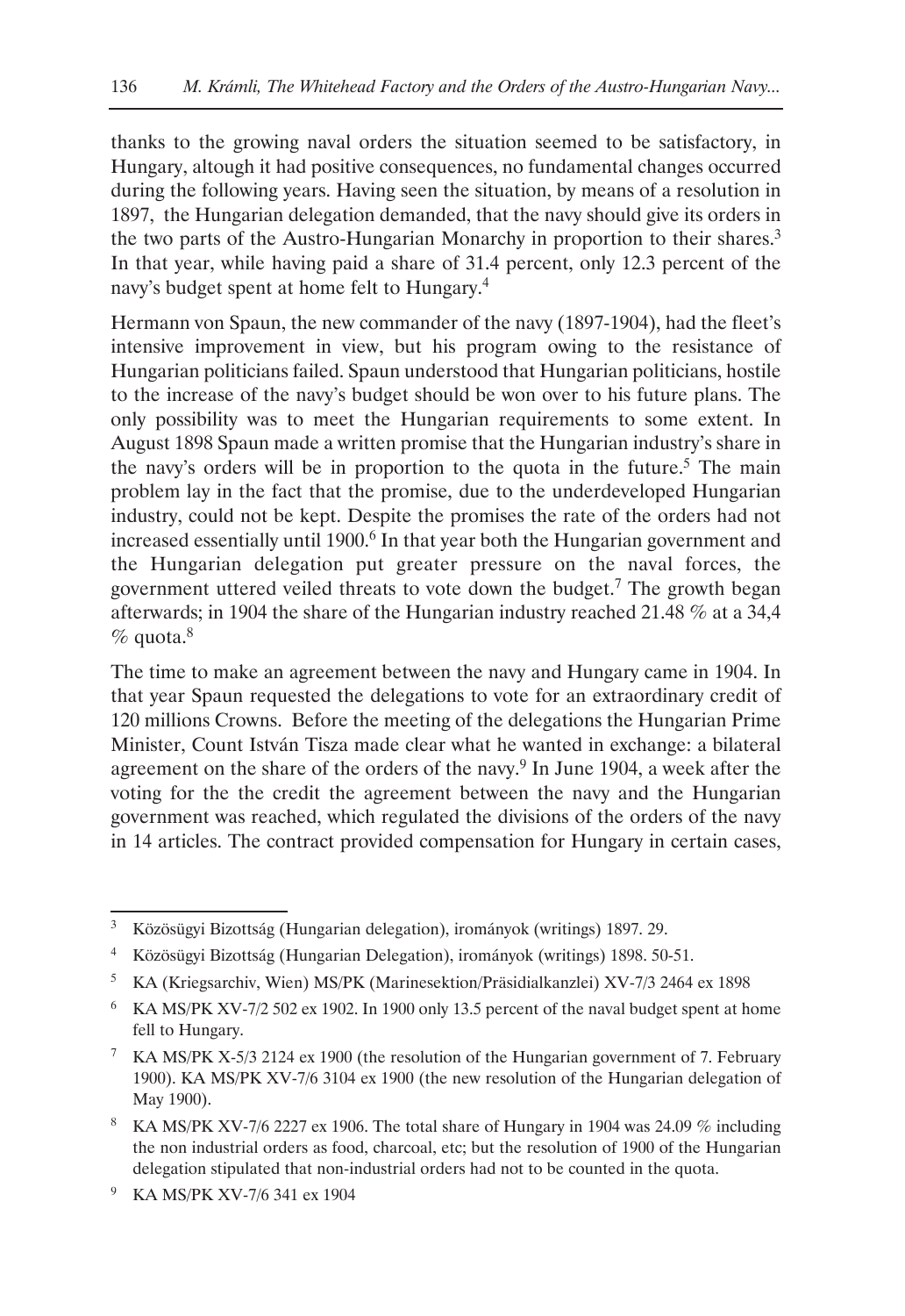in return for Austrian deliveries exceeding the quota. The essence of the agreement was included in the secret clause, having promised warship orders and a 50 % rate of shell (later ammunition) transport to Hungarian industry.10 The great winners of this agreement were the Danubius Co. which founded a new shipyard in Rijeka and the Weiss Manfréd Works of Csepel. The Austrian government, that was omitted from the contract, and Austrian industrial circles protested vehemently against the agreement.

In 1906 the contract was signed again, with the Austrian government involved. The new, trilateral agreement, thanks to the Hungarian political crisis, and to the weaker Hungarian position was rather unfavorable for Hungary, but the secret clause remained valid.11 With this contract the navy ensured that to get the support of the Hungarian government and the Hungarian delegation's majority to the further development of the fleet.

The navy attained its goals with this agreement: the Hungarian delegate voted for the budget by turns. The budget was only once imperiled, in 1908, when the navy was going to violate the secret clause, but the danger was averted by a modification of orders. The agreement worked properly, despite the fact that the share of the Hungarian industry did still not exceed 27 %, while the quota had increased to 36,4 %. A new phase in the relation of the Hungarian industry and the navy began in 1911, with a new agreement signed in connection with the dreadnought program.

In 1909-1910 it was evident that the expenses of the desired new battleships could be covered only with an extraordinery credit. The Austrian and Hungarian delegations were to vote for the credit in February 1911, but the navy made decision on the distribution of the 312 million Crowns as early as 31 January 1911: the share of the Hungarian industry was fixed in 113 million Crowns, and the Danubius Co. was to build one of the four 20 000 ton battleship.<sup>12</sup> This agreement was the proviso of Hungary's voting for the Credit. Thanks to this agreement the share of the Hungarian industry exceeded 30 %, in the next years.

# **THE TORPEDO ORDERS OF THE AUSTRO-HUNGARIAN NAVY 1904-1914**

The decade long struggle of the Hungarian politics and industrialist for getting the greater possible share from the orders of the navy attained its goal with the agreements of 1904/1906 and of 1911. The big winners of the agreements were Danubius Shipyard, Weiss Manfréd Works, and the State Steel-Works in Diósgyőr. They had increased profit. It was due to the military orders concluded between the Hungarian government and the navy and the common (Austro-Hungarian) army.

<sup>10</sup> KA MS/PK XV-7/6 1582 ex 1904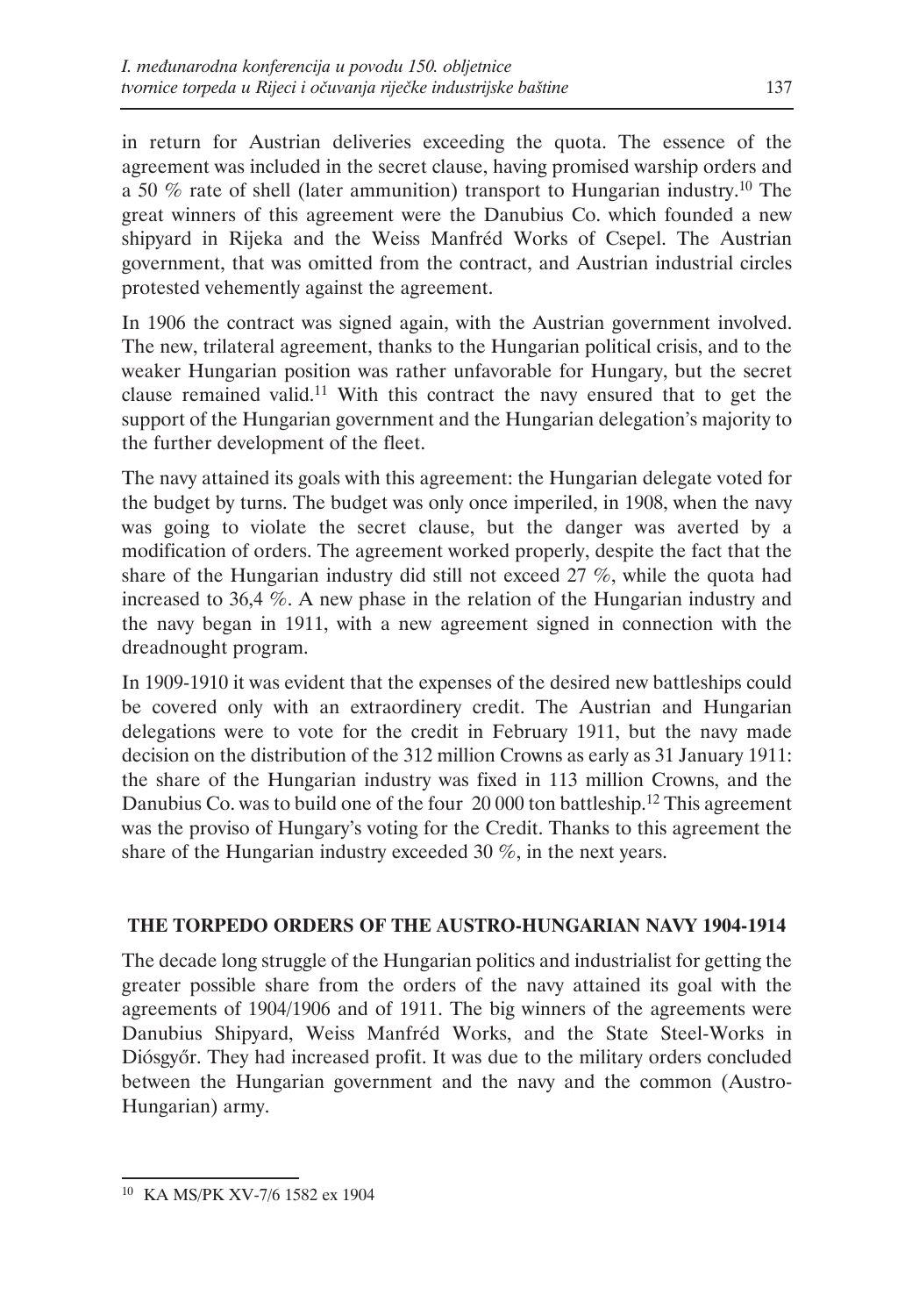The Whitehead didn't belong to this circle, although it was considered as a "Hungarian" firm. According to the agreement every firm working in the Hungarian part of the Monarchy was considered as Hungarian quite apart from the owner, the firms in Croatia and in Rijeka as well. Rijeka (Fiume) belonged to the Hungarian Crown from 1868 up to 1918. So the orders put at the Whitehead, were counted as parts of the navy budget spent in Hungary. In spite of this fact the Whitehead did not belong to the circle of the favourite firms of the Hungarian government.

The main reason of this problem was the English ownership and the fact, that members of the highest Hungarian politics had no interests in the Whitehead like in the Danubius.13 That's why the Hungarian government and the delegation did not lobby on behalf of the Whitehead**,** to give it orders of ships and submarines, besides torpedoes.

The orders of the navy for torpedoes and launchers were always guaranteed for the Whitehead because it was the only torpedo-factory in the Monarchy. But the value of these orders was little before 1904. So the incomes of the Whitehead came first of all from the export till 1914. The Whitehead had profit indirectly from the agreements between the Hungarian government and the navy. After 1904 the agreements with the Hungarians made possible the development of the navy on the level never seen before. The value of the Austro-Hungarian orders for torpedoes increased five times more than earlier.

In the period 1890-1902 the value of the orders for the torpedoes at the Austro-Hungarian navy was little. The allocated amount for torpedoes in the ordinary part of budget of the navy was 28 400 Crowns per year. In the extraordinary part there was 120 000 Crowns per year. They turned usually less, or they put orders abroad.14 The value of torpedo-orders was 1% of the orders for construction and maintenance of the ships in this period.

The more intensive developing of the Austro-Hungarian navy coincided with development of the torpedo-engineering after 1904. In 1904 rumours were current, that Whitehead was constructing an experimental 45 cm torpedo at Rijeka capable of running 3000 metres, while the most torpedoes were capable of running 1500-1800 metres.<sup>15</sup> The next major advance in the field of torpedo

<sup>11</sup> KA MS/PK XV-7/1 859 ex 1906

<sup>12</sup> KA MS/PK XV-7/5 960 ex 1911

<sup>&</sup>lt;sup>13</sup> There was member of the of the board of directors for example Manfréd Weiss. József Szterényi the under-secretary of state of the Trade Ministry (1906-1910) was in relationship with Manfréd Weiss.

<sup>14</sup> See the details of the budgets. Közösügyi Bizottság (Hungarian Delegation) irományok (writings) 1890-1902

<sup>15</sup> The Naval Annual 1904 337.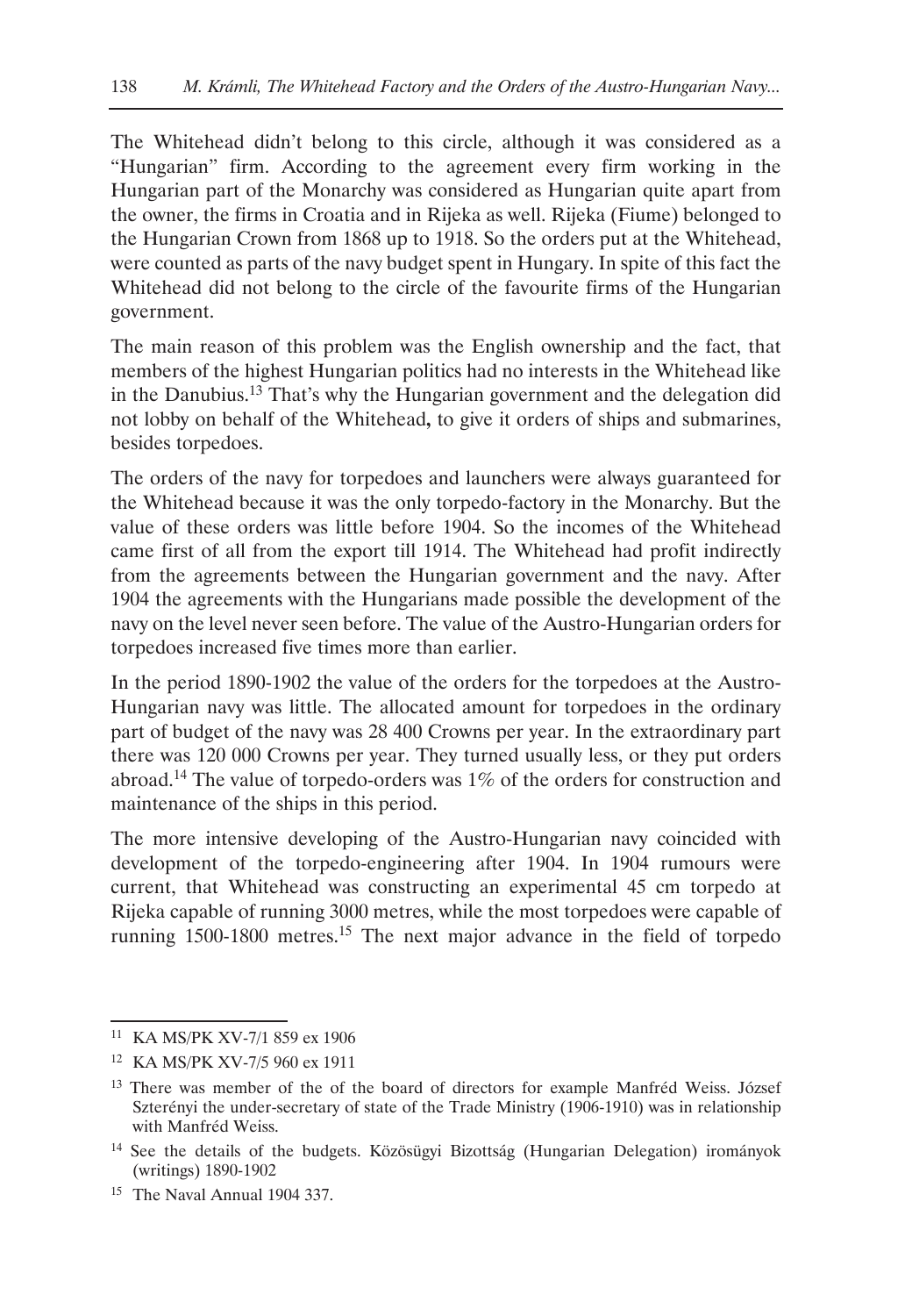engineering was the incorporation of the heater. At the trials in England in 1906 it was demonstrated that a torpedo fitted with a heater could travel for double the distance at a given speed. At the end of the first decade of the 20-th century the torpedo became a real, rather than an imagined threat. As the torpedoes had been getting bigger and stronger, they became more and more expensive.<sup>16</sup>

The passing of the extraordinary credit of 120 million Crowns voted for in 1904, was mainly due to the agreement with the Hungarians. This credit made possible the modernization of the torpedo boat force which had been neglected for a long time. There were ordered 12 destroyers (400 tons) and 36 torpedo-boat (200 and 110 tons) in Rijeka and in Trieste. The budget of this programme was 34 million Crowns.17 The torpedoes and the launchers of these boats were delivered by the Whitehead, as well as for the three battleships of the RADETZKY-class (under construction in Trieste) and for the cruiser ADMIRAL SPAUN.

Owing to the increasing needs the torpedo orders became greater and greater. In the period 1904-1910 the value of the torpedo-orders was 1,601 million Crowns in the ordinary budget. This summit was completed with 1,2 million Crown from the extraordinary credit in the period 1906-1909.18 The price of the launchers (each 3600 Crowns) of the torpedo boats and of the destroyers was totally 450,000 Crowns from the 2,801 million Crowns. The prices of the 45 cm torpedoes varied from 10 500 to 11 500 Crowns.19

The navy could meet the costs of the new TEGETTHOFF-class, cruisers, destroyers and torpedo-boats from a new extraordinary credit. The navy and the Hungarian government made an agreement about sharing of the credit on January 31. 1911 before it's loaning. According to the agreement the Hungarian industry got 113 million Crowns from the 312 million credit. The sharing of the money and the ordering of a battleship in a Hungarian shipyard were the main conditions of the Hungarian loan. By the sharing of the credit Hungary, namely Whitehead got all orders of the torpedoes. The summit of these orders was 4,16 million Crowns by the original sharing. The prices of the torpedo-equipment were the following: Battleship 620.000 Crowns, cruiser 100.000 Crowns, destroyer and

<sup>&</sup>lt;sup>16</sup> The development is demonstrated by the following data. The Whitehead 45 cm M/91 torpedo weighted 541 kg, carried a warhead of 89 kg, its speed at 500 m was 31 knots, at 800 m 28 knots. The Whitehead A/470 torpedo of 1914 weighted 830 kg, carried a warhead of 150 kg, its speed at 2000 m was 38 knots, at 6000 m 25,5 knots. The greatest Austro-Hungarian torpedo of the First World War, the Whitehead 53 cm A/408 weighted 1666 kg, carried a warhead of 215 kg, its speed at 7000 m was 31.5 knots, at 10 000 m 28 knots. KMA TM (Közlekedési Múzeum Archívuma, témagyűjtemény; Archiv of the Hungarian Transport Museum, Collection of Historical Records) 210/13 Technical datas of Whitehead torpedoes.

<sup>17</sup> KA MS/PK XV-7/10 1655 ex 1904

<sup>&</sup>lt;sup>18</sup> See the details of the budgets. Közösügyi Bizottság (Hungarian delegation) irományok (writings) 1903-1910

<sup>19</sup> KMA TM 210/12 The price list of Pola Arsenal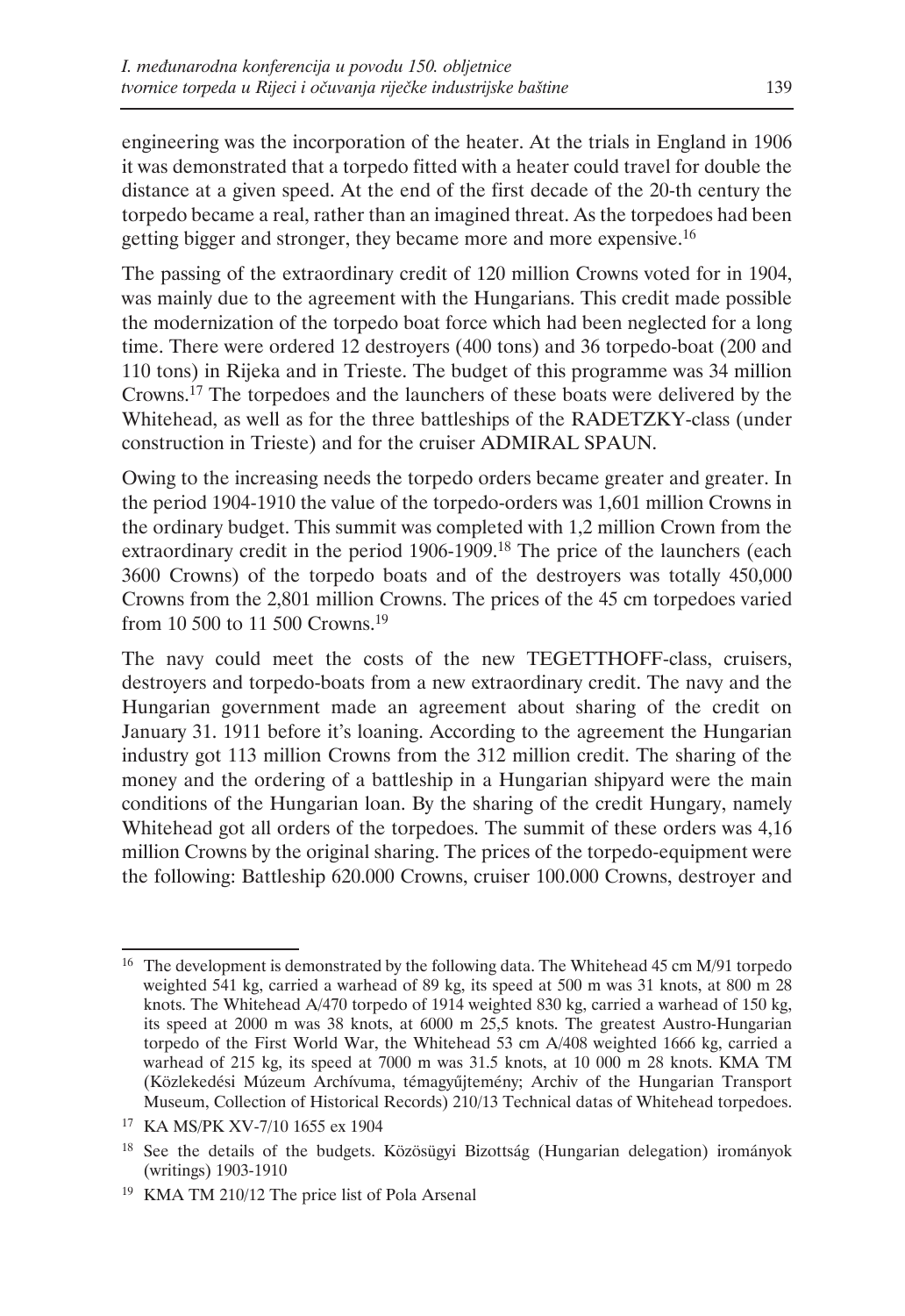torpedo-boat  $70.000$  Crowns per ship.<sup>20</sup> In the case of the battleships the high prices involved the costs of the guard-nets imported from England, so Whitehead got a less money in this area.

According to the original programme the order of the navy contained 74-130 pieces 53 cm. torpedoes (battleships were made with double ammunition supply, it means  $2 \times 14$  pieces of torpedoes) 72 pieces 45 cm. and 27 training torpedoes. We wonder if they ordered for the battleships and the destroyers 45 cm torpedoes or the more expensive 53 cm. torpedoes? The launchers of these ships were adequate to launch both types. It seems that the 45 cm. torpedoes were used by the cruisers.21

The number of the torpedo-boats of 250 tons changed: the navy finally ordered 27 pieces instead of 12 originally planed. It means that the Whitehead got 1 050.000 Crowns surplus receipts ( of course it was a little summit only compared to 16,5 million Crowns loss came from the lost order of the submarines). There were very strict trials for the torpedoes and the launchers: there were 24 trial-launches with every ship on the trials of destroyers and the torpedo-boats. The Whitehead productions were excellent on every trial.22

Owing to the developing navy on the eve of the First World War Whitehead had 10 times greater income than 15 years before.

## **THE WHITEHEAD SUBMARINES OF THE AUSTRO-HUNGARIAN NAVY**

Last among the great sea powers the Austro-Hungarian Monarchy began to build a submarine flotilla in 1907. The navy altogether ordered six submarines for experimental purposes, a couple of three different types, all of which displaced between 230 and 260 tons. As in Germany, the Austro-Hungarian submarines got Roman numerals instead of names. In early 1915 the Roman numerals were changed to Arabic numerals.

Two submarines (U I-II) were built in the Pola Arsenal from a design provided by the American firm Simon Lake, two (U III-IV) were purchased from the Krupp Germania Shipyard of Kiel, and two (U V-VI) were built in Rijeka by Whitehead from a design provided by the American Holland firm. The Whitehead bought the plan of the OCTOPUS, which was a single hull submarine of the American Electric Boat and Co.

<sup>20</sup> KA MS/PK XV-7/5 960 ex 1911

<sup>&</sup>lt;sup>21</sup> KMA TM 210/13 The Whitehead factory made the same type of 45 cm L/5.5 torpedo for the destroyers of the HUSZÁR- and TÁTRA-class, the 250 ton torpedo-boats (74-100), the battleships of the RADETZKY-class and the cruisers of the HELGOLAND-class, although the latest ships were equipped with 53 cm launchers.

<sup>&</sup>lt;sup>22</sup> KMA TM 210/13 Records of the trials of the TÁTRA-class destroyers and of the 82-97 F torpedo boats.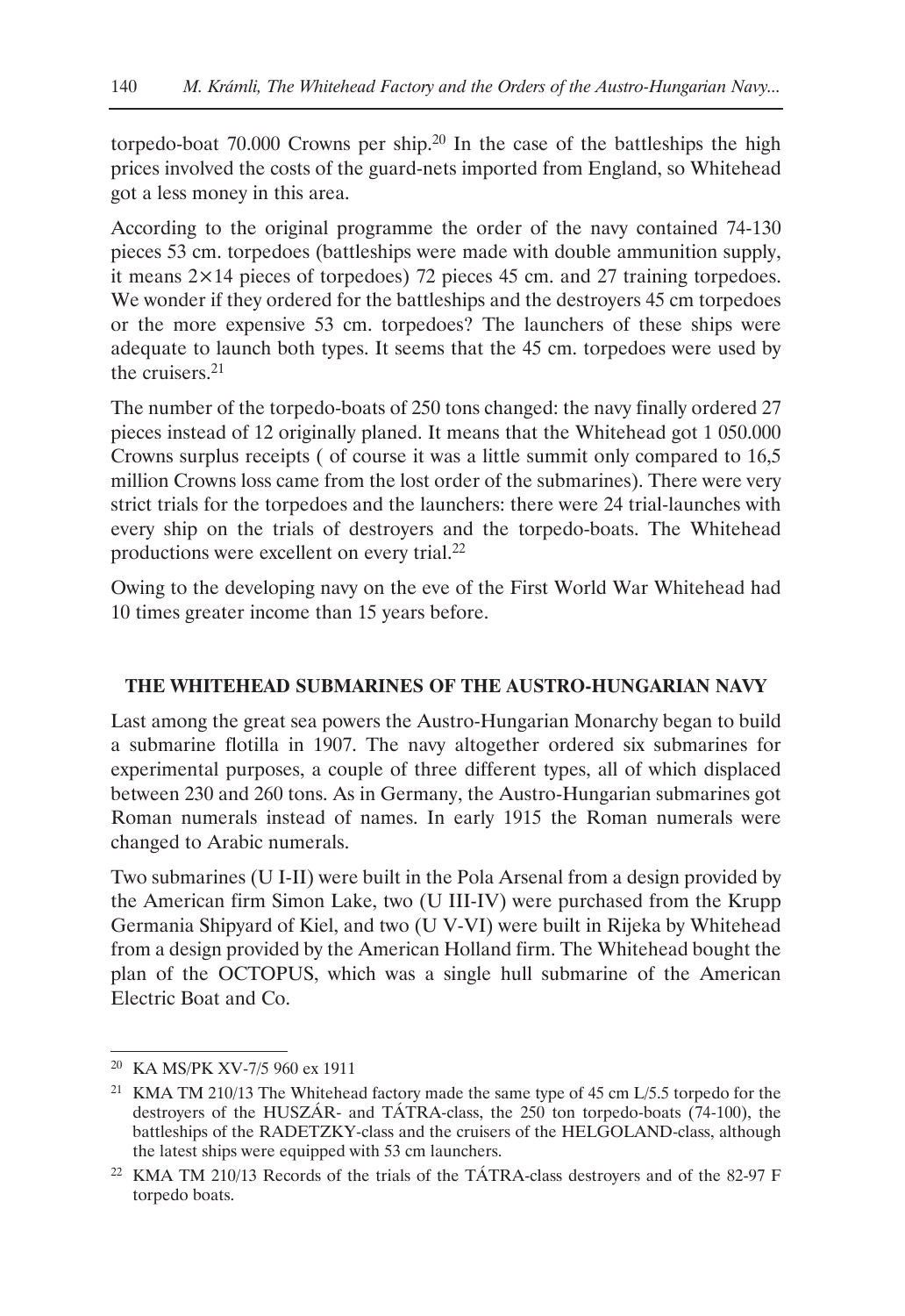The contract between the navy and the shipyard was entered on 3 December 1907.23 The specifications of the contract were: 22 months as term of delivery, 8.5 knots underwater speed, 30 meters diving depth, 48 nautical miles underwater range.<sup>24</sup> The price of the two 240 deplacement tons (surface) submarines was altogether 2,7 million Crowns. According to the contract the navy paid 2 million Crowns within six weeks to the Whitehead. The contract prohibited the shipyard from building submarines of such type for other countries. This prohibition has lapsed later. During the construction the naval technical committee often came forward with amendments of the plans.25

During the construction the navy's greatest problem was the question of the periscope. Little time after the beginning of the construction, the navy knew from a report that the shipyard was going to break the fifth article of the contract: the shipyard intended to fit the submarines with fixed periscopes, although the navy claimed retractable periscopes.26 After some wrangling they agreed finally: the shipyard makes retractable periscopes but without paying penalty for delay.<sup>27</sup> The new periscope was not perfect too, it could be used only totally extended. In halfextended position this type of periscope was useless because it was too short. The navy also feared of the resonance at the totally extended position at greater speeds.28

The hull of the first submarine (U V) was finished fully on 1 December 1908. It's mechanical system was ready up to 92%. The hull of the second submarine had degree of completion 92% and 90 % in the mechanical system. The engines were ready up to  $40\%$  and  $30\%$ <sup>29</sup>

The marked date of the launching of the first submarine (U V), end of January 1909, must have been postponed because of the delay of some subcontractors. The U V was launched finally on 10 February 1909.30 On 8 April the Whitehead reported that the preliminary trials of the U V can be started. The management had waited for the trials. Their future depended on success of the trials, because, thanks to the prohibition of international sale of this type, the only possible future customer was the Austro-Hungarian Navy. This prohibition was not clear for the

<sup>23</sup> KA MS/II. GG (Marinesektion/II. Geschäftsgruppe) 47C/10 766 ex 1908

<sup>&</sup>lt;sup>24</sup> The technical data of these submarines. Deplacement: 240/273 tons, dimensions:  $32\times4.2\times3.9$ m, range: 800/60 nm, engine: 2 petrol engines/2 electric motors, 500/230 hp, speed: 11,4/9,7 knots, armament: 2×45 cm torpedo launcher, 1×3.7 cm gun.

<sup>25</sup> KA MS/II. GG 47C/10 4497, 9494, 10329 ex 1908

<sup>26</sup> KA MS/II. GG 47C/10 7799 ex 1908

<sup>27</sup> KA MS/II. GG 47C/10 10329 ex 1908

<sup>28</sup> KA MS/II. GG 47C/10 11272 ex 1908

<sup>29</sup> KA MS/II. GG 47C/10 14138, 14139 ex 1908

<sup>30</sup> KA MS/II. GG 47C/10 1123, 1771 ex 1909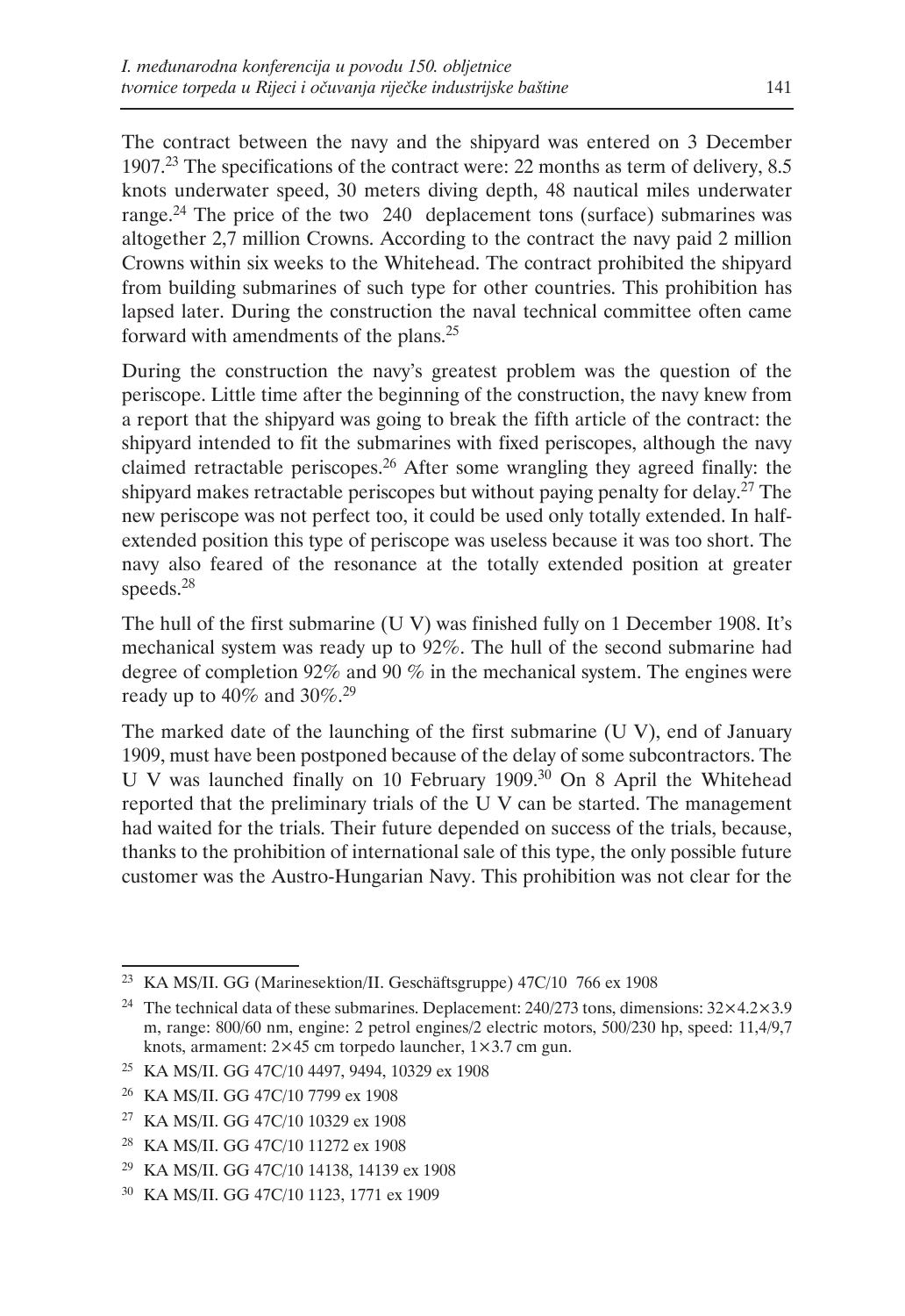management, because this type was well known in the world, but Count Edgar Hoyos, the director of the Whitehead promised in his letter to keep the agreement with the navy. $31$ 

The submarine U VI was launched on 12 June 1909 and the trials of U V were started on 24 June. The trials of the torpedo launchers were successful in August and September 1909. Before the trials of the torpedo launchers the navy and the firm debated over the costs of the accidental loss of torpedoes on the trials for long. Finally they came to an agreement.<sup>32</sup>

The results of the engine trials ( U V in summer, U VI in autumn) were not so good. The engine of the U V has had been out of order 26 times during the trials, but the engines of the German built U III were much more inferior.<sup>33</sup> After a series of defects the shipyard finally had to change the cylinders and the cylinderheads at its own costs because the material of these parts was inconvenient.<sup>34</sup> There was an other problem connected with ventilation of the fuel-tanks, which caused constant danger of explosion. The costs of delay also imposed the shipyard.35

The two submarines finally entered in service in 1910. The background of the technical defects was not so much the factory having been unprepared, as the primitiveness of submarine technology of the time. The submarine became a reliable weapon after 1911-12, with the introduction of the Diesel engine.

After 1911 the Austro-Hungarian Navy cancelled the prohibition of international sale of this type submarine, and the Whitehead built several Holland-type submarines for the Dutch navy. In 1910-11 the factory built an additional Hollandtype submarine, the S. S. 3. on its own risk, hoping that the navy takes it over in the future. In 1913 in the time of the Second Balkan War the Whitehead offered it to the navy, but Admiral Anton Haus rejected the offer, referring to the new modern submarines of the navy under construction in Germany. The navy finally bought this submarine in August 1914 for 500 000 Crowns.

It was clear already during the construction of the first submarines that the navy needs bigger and faster submarines. The shipbuilding programme of the navy in 1910-11 and the extra credit 312 million Crowns reckoned with six modern submarines. Whitehead showed two plans to the navy in month of October 1910:

<sup>31</sup> KA MS/II. GG 47C/10 4574 ex 1909

<sup>32</sup> KA MS/II. GG 47C/10 12354 ex 1909

<sup>33</sup> KA MS/II. GG 47C/10 13391 ex 1909

<sup>34</sup> KA MS/II. GG 47C/10 16359 ex 1909

<sup>35</sup> KA MS/II. GG 47C/10 14628 ex 1909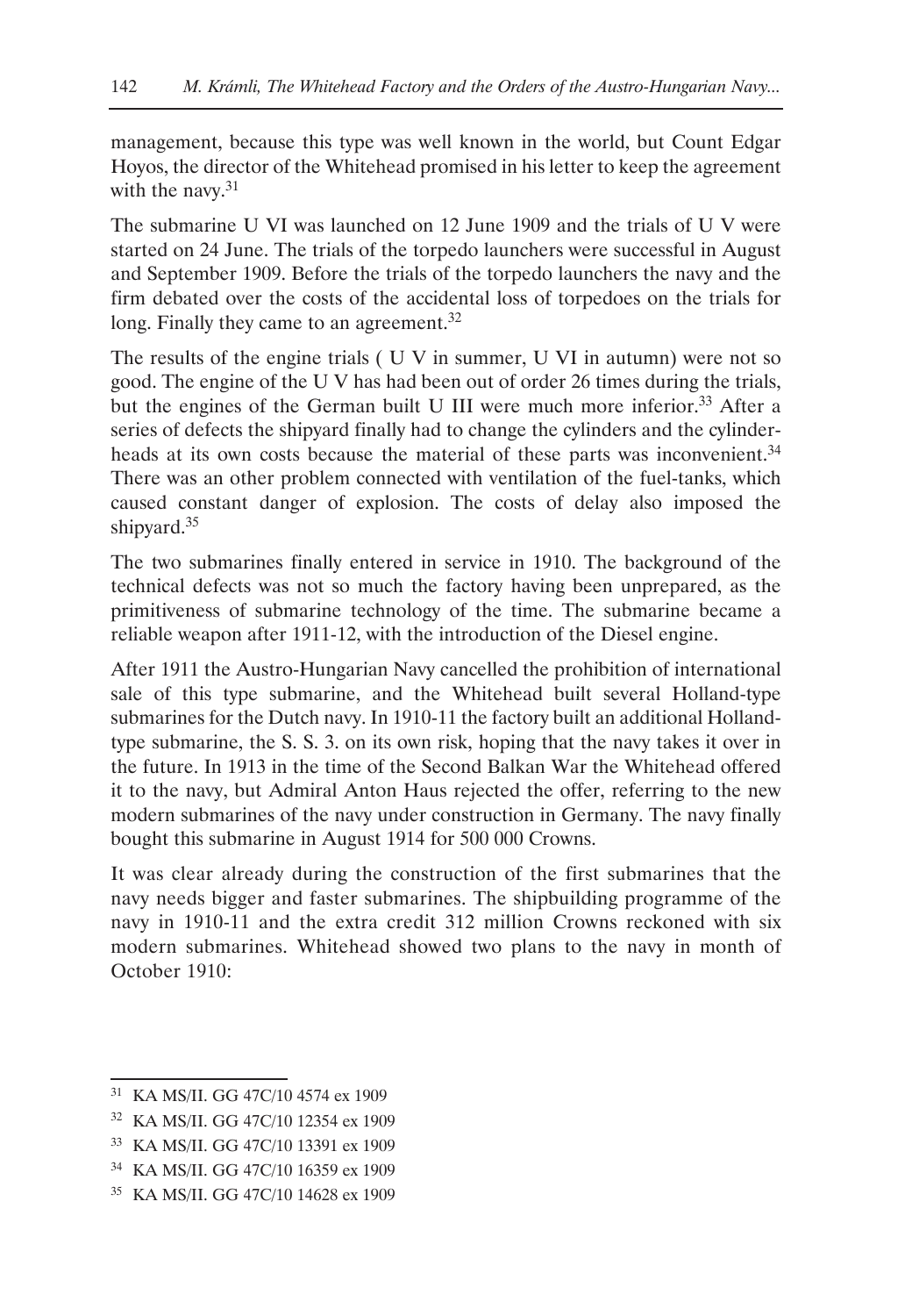- C1 (developed from the Holland type) 525/630 ton, 3200/1160 Hp, 17/11 kn, 3 320 000 Crowns per boat.
- K1 (Dutch colonial type) 319/380 ton, 1700/630 Hp, 16/11 kn, 2000.000 Crowns per boat.

The German Germania yard made an offer to Austro-Hungarian navy for a modern submarine (506 c 580/725 ton, 2500/1290 Hp, 18/11 kn, 3 040 000 Crown per boats) in December 1910.<sup>36</sup> Hungary namely Whitehead got order for 6 submarines at the sharing of the extraordinary credit. The agreement concreted this time, contained too law summit, 10 million Crowns.<sup>37</sup> In spite the agreement there were still two plans: Whitehead 48 type (3 275000 Crowns) and Germania yard 506 d type (3040 000 Crowns). The navy reduced the number of the orders to 5 pieces from 6 and the price was fixed to 16,5 million Crowns. Although Korvettenkapitän Franz von Thierry and other officers supported the Whitehead, Admiral Montecuccoli the Commander of the navy gave the order to Germania yard in January 1913. The main reason beside the law price was unreliability of the submarines of the Whitehead.<sup>38</sup> The boats of the Germania yard were cheaper and better but the Austro-Hungarian navy have never got these boat because of the war.

If the Danubius had been the Hungarian shipyard which didn't get the order, the Hungarian delegation threatened with rejection of the budget. But Whitehead didn't belong to the interest of the Hungarian politicians. The Hungarian industry further got the compensation instead of the lost order for submarines: the navy ordered 17 torpedo boats from the Danubius in 1913.

<sup>36</sup> Aichelburg, Wladimir: Die Unterseeboote Österreich-Ungarns. 52-53.

<sup>37</sup> KA MS/PK XV-7/5 960 ex 1911

<sup>38</sup> Aichelburg 53.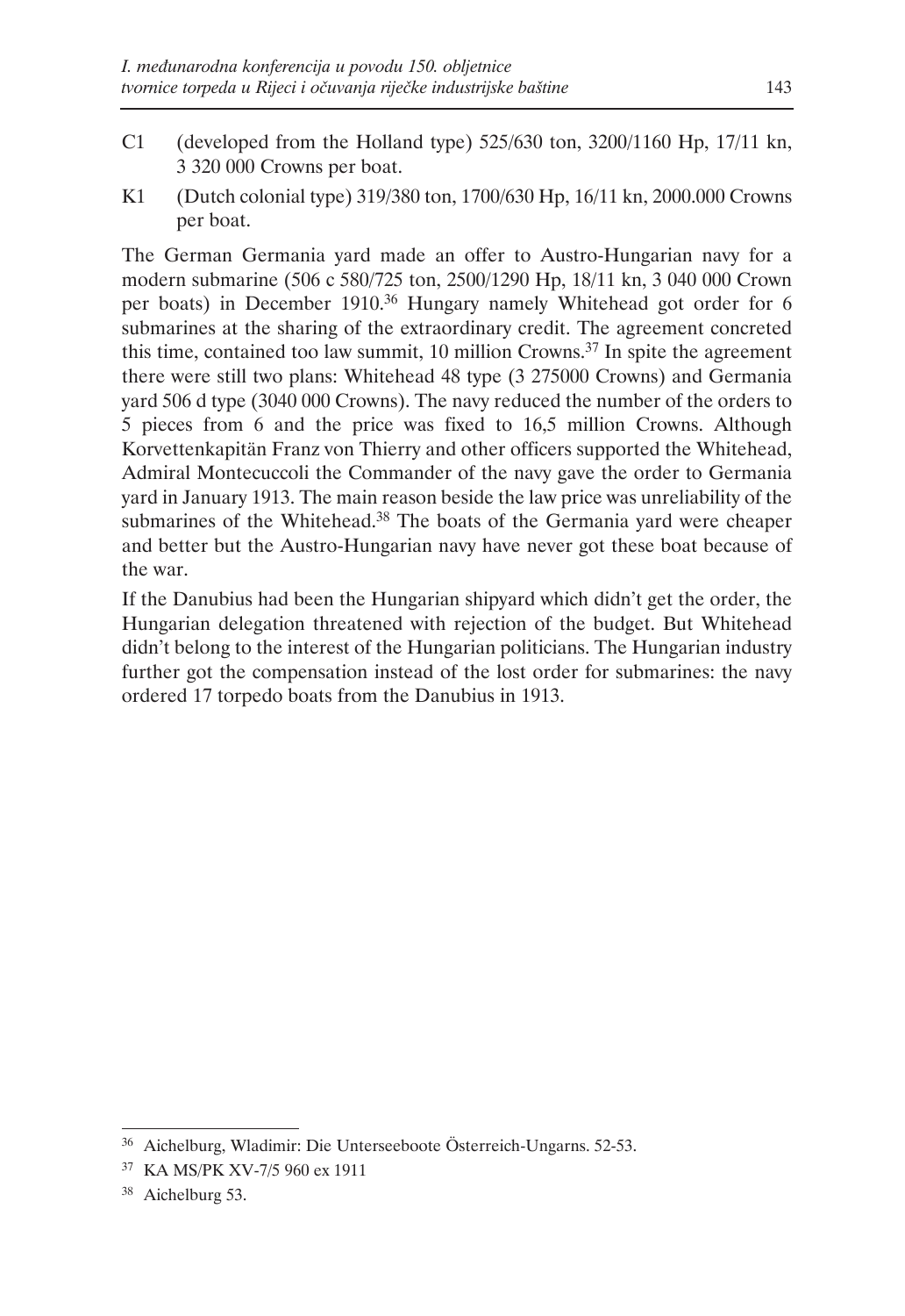#### *Sažetak*

# *WHITEHEADOVA TVORNICA I NARUDŽBE AUSTROUGARSKE MORNARICE, POSEBICE ZA WHITEHEADOVE PODMORNICE, 1904. – 1914. Mihály Krámli*

*Mađarska, koja je platila svoj dio budžeta (31,4%) za zajedničku vojsku, pa tako i ratnu mornaricu, praktički nije dobivala narudžbe od mornarice prije 1890-ih. Jedina je iznimka Whiteheadova tvornica torpeda. Whiteheadova tvornica, koja se nalazila u Rijeci, a Rijeka je bila sastavnim dijelom Ugarske krune između 1868. i 1918., smatrana je "mađarskom" tvrtkom. To je značilo da su narudžbe ratne mornarice bile smatrane dijelom budžeta mornarice koji se troši u Mađarskoj. Ali radilo se o skromnoj svoti: u to vrijeme trošilo se godišnje oko 60 – 80.000 kruna, manje od 1% industrijskih narudžaba ratne mornarice. Situacija je bila sve samo ne zadovoljavajuća za mađarske političare i industrijalce, međutim, nije tako bilo i za Whiteheada koji se uglavnom oslanjao na izvoz.*

*Mađarska vlada, zajedno s industrijskim krugovima, započela je bitku da dobije što veći dio narudžaba austrougarske ratne mornarice 1897. – 1898. Njihov je krajnji cilj bio dobiti 36,4% narudžaba. Zapovjedništvo mornarice moralo je to prepoznati radi budućeg razvoja u kojemu je pomoć Mađarske bila neizbježna tako da je 1904. sklopljen sporazum o razdiobi narudžaba. Veliki pobjednici u ovom sporazumu bili su* Danubius Co.*, koji je osnovao novo brodogradilište u Rijeci, i tvornica* Weiss Manfred*. Korist za Whiteheada došla je s druge strane, ali je također imala veze s ovim sporazumom. Ovaj je sporazum omogućio da prođe posebni kredit od 120 milijuna kruna. Taj kredit omogućio je mornarici izgradnju 12 razarača i 36 torpednih čamaca, što je predstavljalo znatan broj koji nikada prije nije viđen. Mornarica je sva torpeda i lansere naručila od Whiteheada, a vrijednost narudžbe iznosila je više od 2 milijuna kruna.*

*Osim torpeda i lansera, istodobno su izgrađene dvije podmornice. Whitehead je izgradio 240-tonske podmornice U5 i U6 1908. – 1909., na temelju američkih nacrta, ali ipak za 2,7 milijuna kruna. Zbog nekoliko kvarova, podmornice su stavljene u pogon tek 1910. Razlog tehničkim kvarovima nije bila nepripremljenost tvornice nego tadašnja primitivna tehnologija podmornica. Poslije je Whitehead izgradio nekoliko podmornica istoga tipa za Nizozemsku. Na vlastiti rizik tvornica je 1910. – 1911. izgradila dodatnu podmornicu nizozemskog tipa S.S.3. Godine 1913. tvornica je podmornicu ponudila ratnoj mornarici, ali ju je mornarica kupila tek poslije, nakon izbijanja Svjetskog rata za 500.000 kruna.*

*Početkom 1911. dvije su delegacije konačno glasale za kredit u iznosu od 312 milijuna kruna. Tijekom raspodjele kredita narudžbe za sva torpeda, lansere i moderne podmornice bile su dodijeljene mađarskoj industriji. Vrijednost narudžbe torpeda iz programa 1911. – 1914. godine bila je 4,16 milijuna kruna, što je deset puta veći godišnji prihod nego petnaest godina prije. Narudžba za pet modernih podmornica u vrijednosti od 16 milijuna kruna prvotno je dodijeljena Whiteheadu, ali je s vremenom mornarica promijenila svoje mišljenje te je konačno početkom 1913. godine naručila podmornice u Njemačkoj. Mađarska industrija kao cjelina, a ne tvornica* Whitehead*, dobila je kompenzaciju za taj gubitak: ratna mornarica naručila je 16 torpednih čamaca u brodogradilištu* Danubius *u Rijeci.*